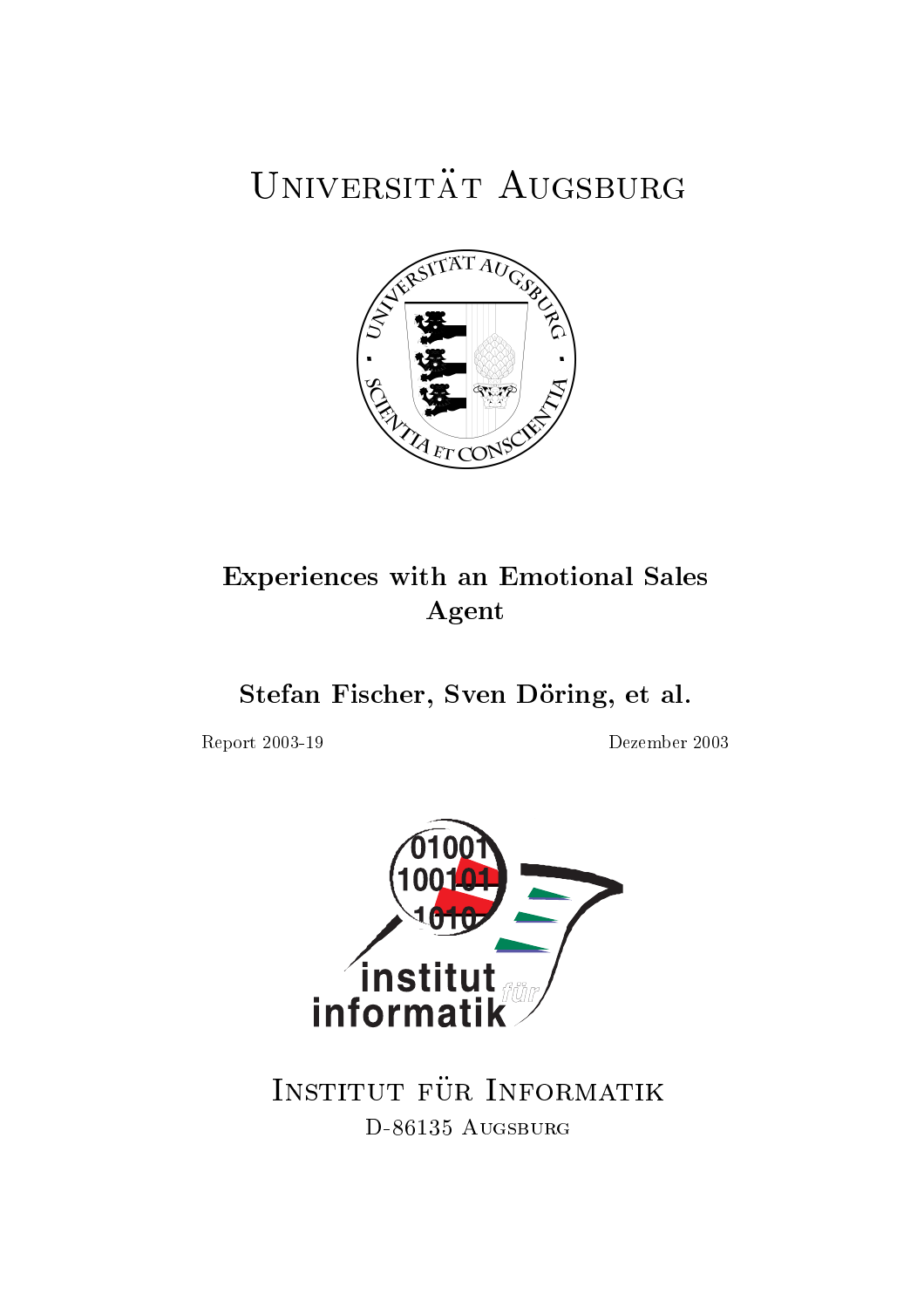Copyright  $\copyright$ Stefan Fischer, Sven Döring, together with Matthias Wimmer, Antonia Krummheuer Institut für Informatik Universität Augsburg D-86135 Augsburg, Germany http://www.Informatik.Uni-Augsburg.DE  $-\frac{1}{2}$  rights reserved  $-$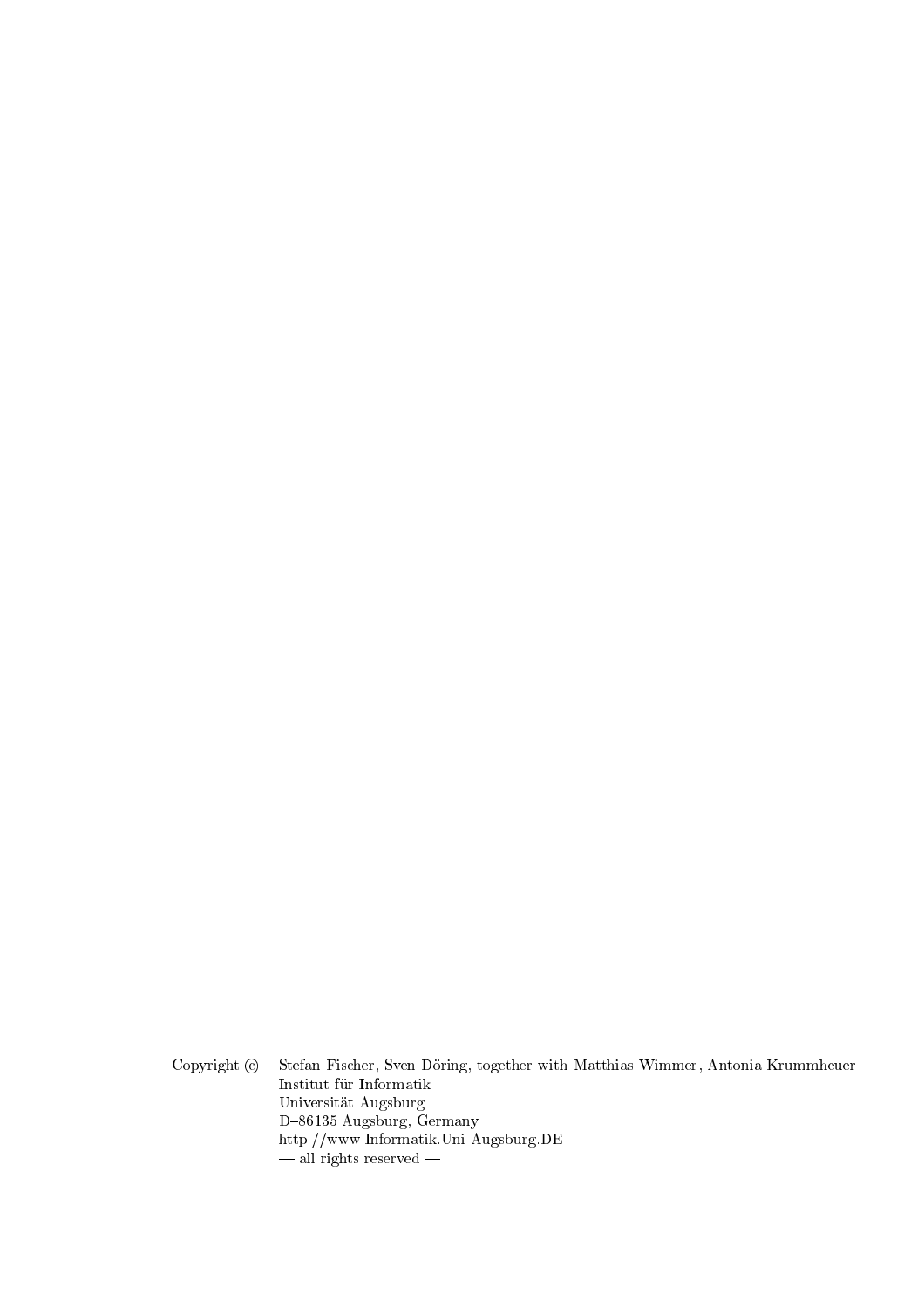## **Experiences with an Emotional Sales Agent**

Stefan Fischer<sup>1</sup>, Sven Döring<sup>1</sup>, Matthias Wimmer<sup>2</sup>, and Antonia Krummheuer<sup>3</sup>

<sup>1</sup> University of Augsburg, 86135 Augsburg, Germany,<br>Institute for Informatics, Chair for Databases and Information Systems <sup>2</sup> Technical University of Munich, 85748 Garching, Germany, Institute for Informatics, Chair for Image Understanding and Knowledge Based Systems 3 University of Bielefeld, 33501 Bielefeld, Germany, Institute for Science and Technology Studies, Graduate Program "Entering the Knowledge Society"

**Abstract.** With  $COSIMA<sup>B2B</sup>$  we demonstrate a prototype of a complex and visionary e-procurement application. The embodied character agent named COSIMA is able to respect a customer's preferences and deals with him or her via natural speech. She expresses various emotions via mimic, gesture, combined with speech output, and COSIMA is even able to consider the customer's emotions via mimic recognition. As first observations show, this is a very promising approach to improve the bargaining with the customer or the recommendation of products.

## **1 Introduction**

Intelligent computers, which understand the user, seem like a pie in the sky. In order to understand the user we need intuitive user interfaces and the intelligent technology behind, which is able to act in a situated and personalized way.

The complex and visionary e-procurement application COSIMA<sup>B2B</sup> is the result of an interdisciplinary effort between research of emotion detection via mimic and intelligent databases under additional usage of technology from the fields of natural language communication and embodied character agents. In cooperation with three industrial partners (seller-side: SSI Schäfer<sup>1</sup>; buyer-side: MAN Roland Druckmaschinen AG<sup>2</sup>; content provider: Fachverlag Walch<sup>3</sup>) we modeled a realistic use case scenario which takes the involved emotions into consideration. Equipped with real product data, based on the IT-product standards BMEcat and  $eCl(a)$ ss<sup>4</sup>, our emotional sales agent COSIMA was exhibited at the computer fair *Systems 2003*<sup>5</sup> in Munich. There we shot a video of each visitor for a sociological analysis and meanwhile we are able, besides to demonstrate COSIMA<sup>B2B</sup>, to give experiences about the user acceptance of a computer system with emotional activity in a real world application.

l

<sup>1</sup> www.ssi-schaefer.com

<sup>2</sup> www.man-roland.com

<sup>3</sup> www.walch.de

<sup>4</sup> www.bmecat.org and www.eclass.de

<sup>5</sup> www.systems-world.com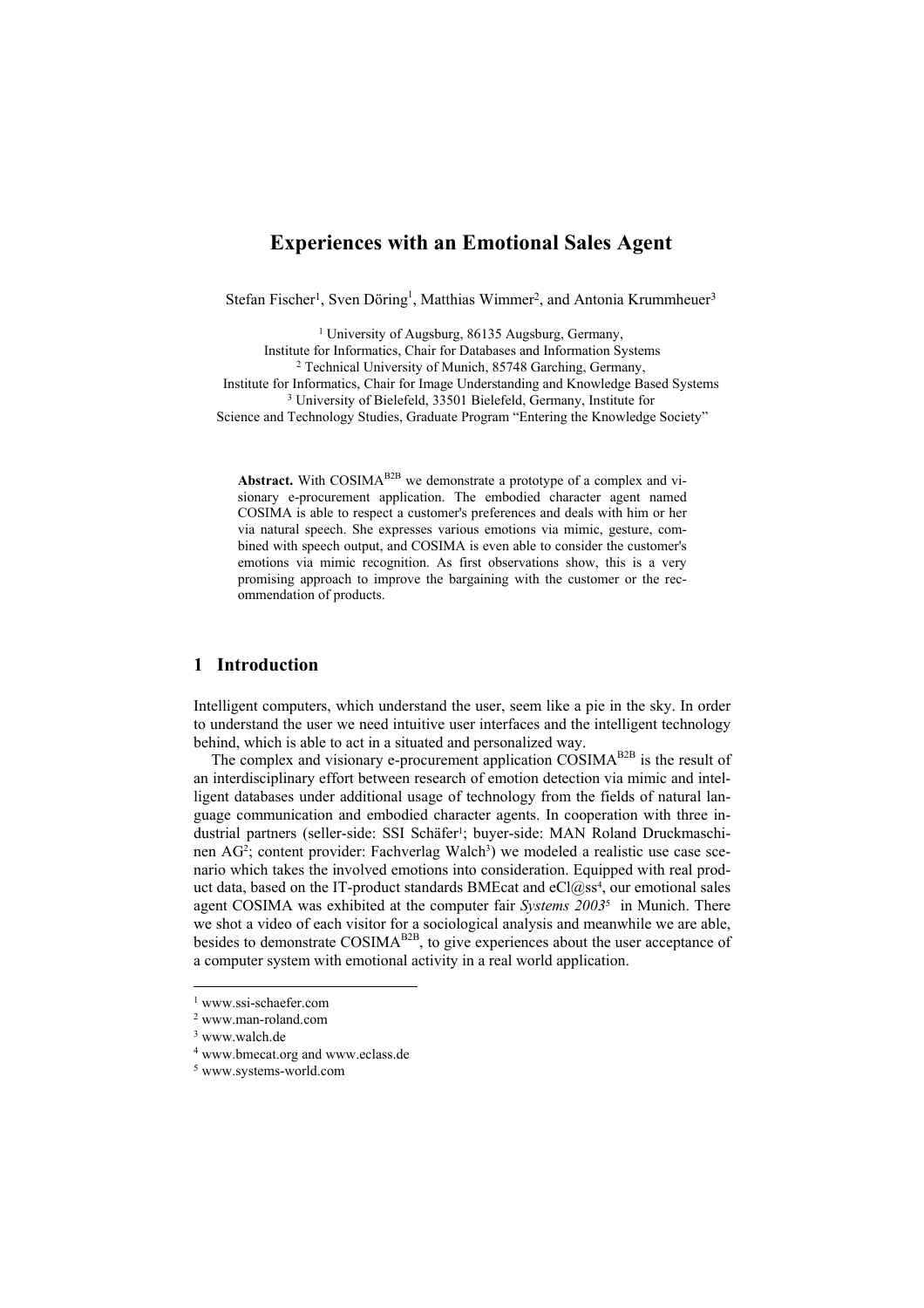## **2 COSIMAB2B – an Emotional Sales Agent for E-Procurement**

COSIMAB2B is a prototype of an emotional sales agent named COSIMA which is able to automate a cost intensive e-procurement process. We will give a short tour excerpt of the functionality of the prototype and will briefly describe the involved technologies.

COSIMA welcomes a customer by name and helps him or her when putting together a shopping cart of desired products by respecting the customer's explicit search preferences and also the customer's long-term search preferences. We intuitively model preferences in an "I like A better than B" semantics as strict partial orders ([5]), which have been proven to be a very suitable basis for efficient usage of preferences within database search engines in various e-business applications ([6]).

Depending on the content of the shopping cart and the role of the customer, COSIMA grants personalized discounts and bargains about the price. Thereby, techniques like up/down and cross selling are used. A first prototype using our preference based multi-objective bargaining component was published at the AAMAS 2002 ([3]). Meanwhile, our preference based bargaining component was enhanced, embedded in our e-procurement scenario and combined with emotion recognition via mimic. As described in [1] using emotions is a promising way for an improved humancomputer interaction. Illustrated in **Fig. 1** COSIMA takes the customer's emotion into account during the bargaining process and is therefore able to react to his or her emotions.



**Fig. 1.** The customer is smiling at the end of a successful bargaining

Of course COSIMA can be pleased by the customer's reaction, but otherwise can also become very angry when her opponent tries to cheat her. COSIMA shows her emotions via various mimics and gestures in combination with dynamic speech synthesis output like ''You make me angry when you are so stingy!''. At the end of the dialog, COSIMA waves good bye to the customer and thanks the customer for the purchase or for the interest in her offers.

We modeled the recognized customer emotions by means of Ekman's six major emotions ([2]). This model was enhanced by the two conditions "neutral" and "turning away" (**Fig. 2**), while the latter implies that the customer is disinterested or distracted. Most commonly used approaches for visually detecting emotions are data driven and do not incorporate any model of the extracted information at all. That does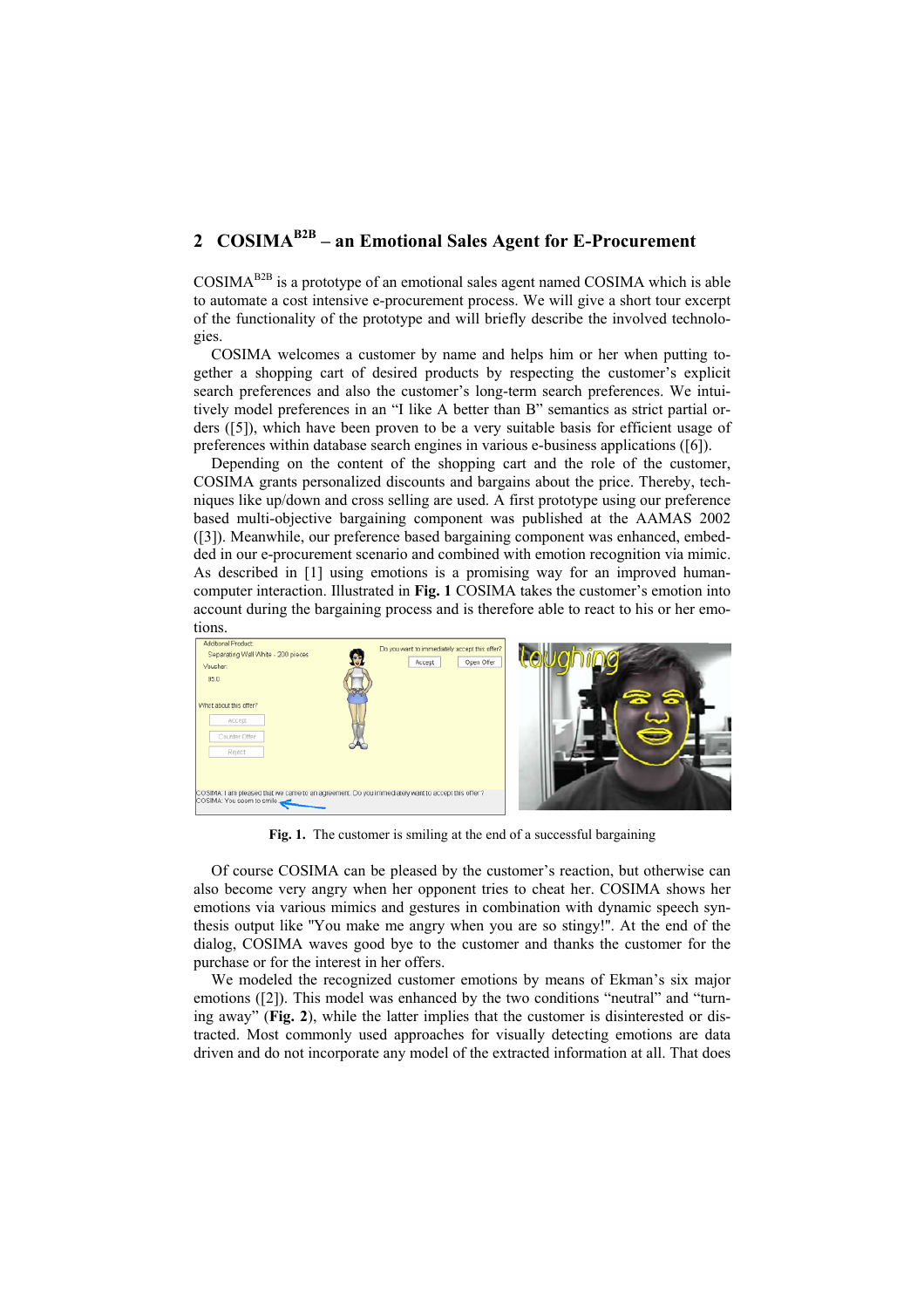not result in high robustness regarding the tracking of the customer's head and has no value for similar issues that could make use of the head's pose and deformation. Other approaches additionally incorporate the facial texture and 3D information, which improves the tracking quality but looses real time capability.



**Fig. 2.** Detected customer mimics "neutral" and "turned away"

Making use of a point distribution model we created a face outline model with high performance. Its tracking is based on multiple, redundant techniques. Since each of them embodies special strengths with respect to certain challenges our approach turns out to be very robust, e.g. to different persons, various backgrounds, and to background motion. Using optical flow, based on Open  $CV<sup>6</sup>$ , our system can cope with fast head movements, whereas our novel approach of intensity profiles helps us to extract human face contours with high accuracy.

Furthermore, our system autonomously detects persons and starts tracking their heads without any human intervention. We achieve high accuracy using a boosted cascade of haar-like features<sup>6</sup>. Having tracked a human face successfully, our system is able to extract the parameters describing the facial deformation. By using those parameters a previously learned classifier detects the current mimic.

The communication between the mimic recognition and the J2EE based eprocurement application is managed via an agent based FIPA-OS platform. The source code meanwhile counts more than 100.000 lines.

## **3 Experiences, Summary and Outlook**

Here, we focus on our experiences with the newly integrated mimic recognition component. For experiences with a speaking embodied character agent see our work [3].

When COSIMA recognized e.g. a laughing face of a customer she told him or her ''You seem to be laughing''. Most customers were surprised and wanted to know how COSIMA could know. They liked this feature and told us, that COSIMA seems to be interactive - it should be mentioned that some people did not like the idea of being observed by a computer. The main problem of the mimic recognition was that COSIMA did not always utter her comments within the context of conversation. The

l

<sup>6</sup> www.intel.com/research/mrl/research/opencv